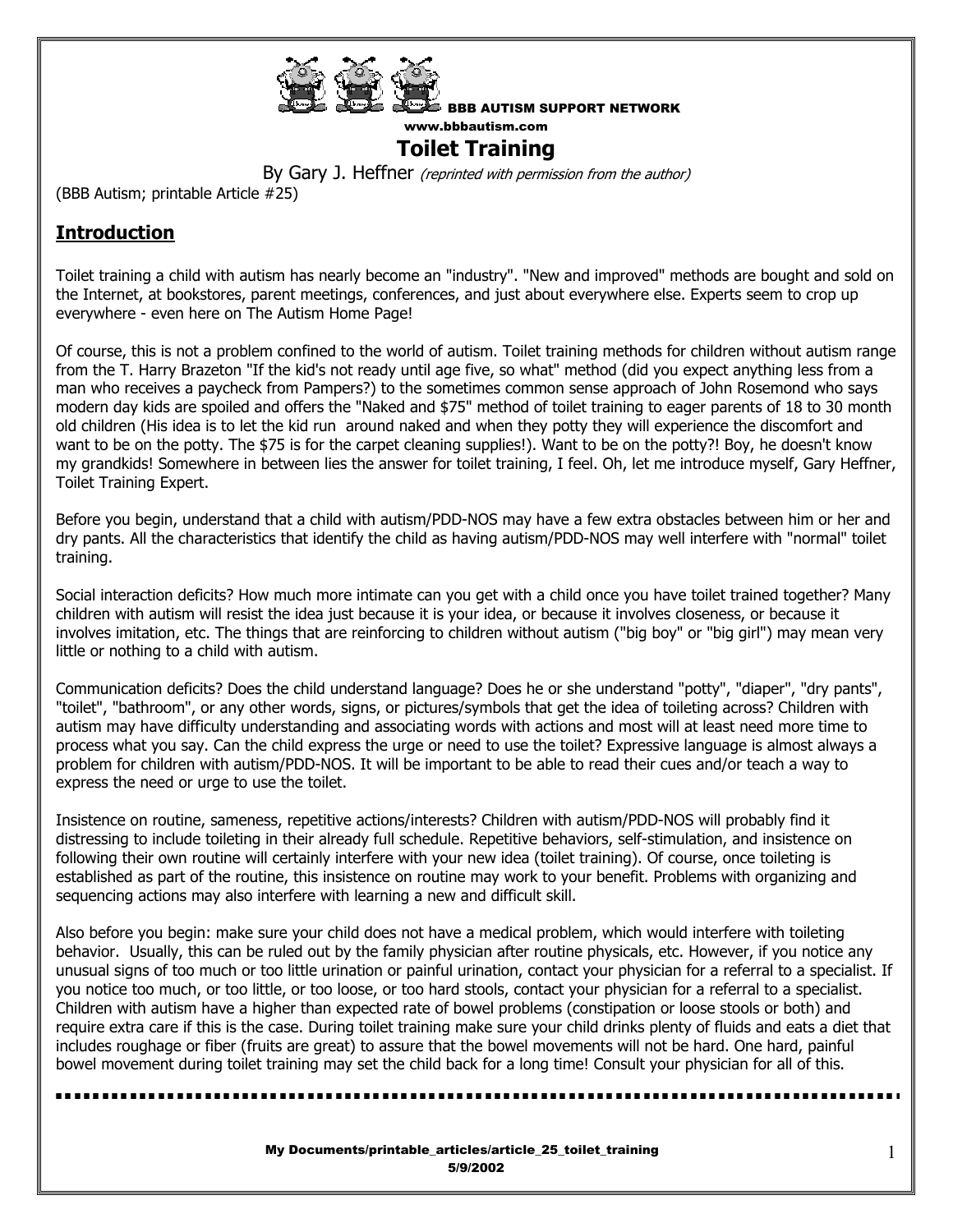

BBB AUTISM SUPPORT NETWORK

www.bbbautism.com

The method that has worked well for my children and those children with autism/PDD-NOS and developmental disabilities that I have worked with is a modified version of Azrin & Foxx's Toilet Training in Less Than a Day method. I will refer you to this book and the links below for a good overview of the current toilet training methods used with children with autism/PDD-NOS and children without a diagnosis. But before that, some general guidelines:

1. **Relax** - Toilet training is hard work but don't make it worse than it already is by stressing out on it. There is a saying among those who teach toilet training methods that goes like this: "How many 20 year olds have you seen walking around in diapers?" The saying is supposed to help us relax and not pressure kids into compliance with toilet training because it "always" happens.

Well, as one who has worked with many adults with developmental disabilities who still wear diapers, I would have to say: Forget about that saying. But do relax. There is no urgency here. Don't worry about what your family or others say. Take your time, make sure the child is ready, and then begin with the idea of a marathon not a sprint. Perhaps "our" toilet training book should be titled: Toilet Training in Less Than a Year! That's probably closer to the time frame for some but not all children with autism/PDD-NOS.

- 2. **Stop Relaxing** Well, now it is time to work. Look at this as a job and give it the priority you would to anything important in your life. The skill of toileting is very important in your child's life. It opens doors of independence and privilege that you will only be aware of as your child ages and remains in diapers. Can your child move up into the next room at pre-school? Not until he or she is toilet trained, probably! Not being toilet trained limits your child's options for child care, school programs, and, if it goes on too long, may be one of the factors that leads to more-restrictive placements at school or residential programs in the future. Make sure you have set aside a lot of time to devote to toilet training, especially in the beginning. Azrin and Foxx recommend taking a day off from work to devote to a full day of nothing but toilet training. For us, let's start with a week off from work. Many parents opt to have the toilet training begin at pre-school or school. That's okay but make sure you are aware of the methods they are using and do the same at home.
- 3. **Choose a method and stick with it.** They say a habit takes three weeks to become a habit. Give any method at least this long to see if it works. See the Internet links below for the methods.
- 4. **Check for readiness** There are many checklists for toilet training readiness (see below). For children with autism/PDD-NOS I would recommend looking for the following: awareness that he or she has wet or soiled and/or a desire to remove the wet or soiled diaper (pulling at it, taking it off, digging in it, vocalizing displeasure, getting a clean diaper, taking you to the bathroom or changing area); ability to imitate actions (at least some actions); responds favorably to some form of positive reinforcement (a behavior increases after you reward it with something the child likes); and stays dry/clean most nights.

5. **Know your child's routine** - Spend at least one week charting the times of day your child eats, drinks, wets, soils, gets changed (with results), and sleeps. Use a day planner, chart (some of the links below have good charts) or simply write down each item and the time it occurs in a log. For example:

- **10** 6:00am change diaper dry
- **6:15am drink 1 cup juice**
- 6:30am ate cereal, toast drink 1 cup milk
- 6:40am change diaper wet & soiled

At the end of the week look at the data (or log) and see if you see can pick out some general patterns of toileting. For example: He soils 30 minutes after every meal or he wets 10 minutes after drinking his juice, etc. These times can then be built into your toilet training procedures you are about to set up. (Oh yes, you are!).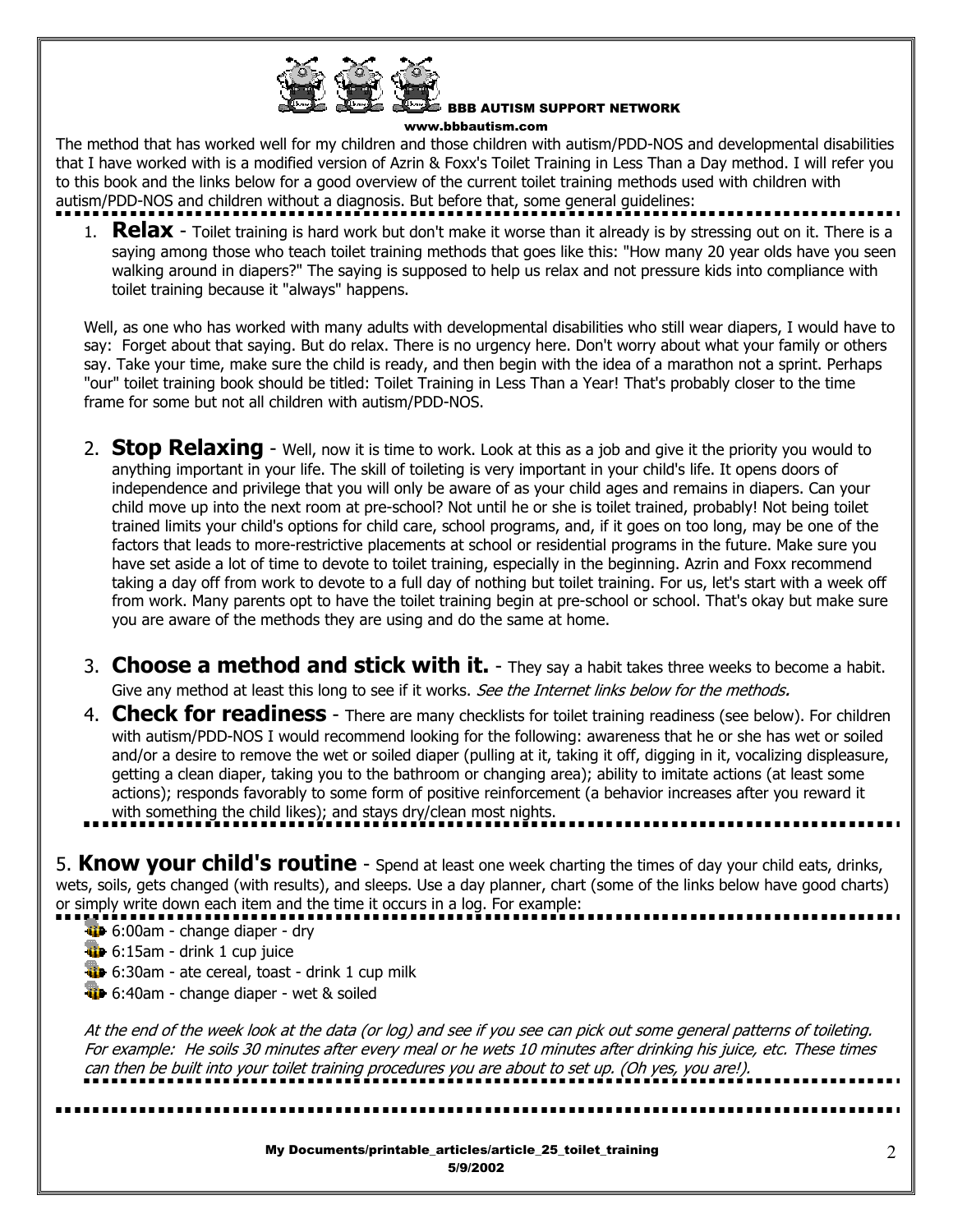

6**. Find several reinforcers** (things your child would do anything for) - Reinforcers may be special food treats (M&M's, Smarties, Cereal bits, raisins, etc.); special drinks (Yoo-Hoo, soda, Koolaid, juices); special toys (cars, dolls, balls, blocks, McDonald's toys, action figures, etc.); or other items that your child loves. Make a rule with everyone that has contact with your child that these special reinforcers will be used only for toilet training rewards. The items will forever be know as: "Potty candy" or "Potty toys." This may produce neurotic behavior in the future but we'll worry about that later - just kidding!

7. **No punishment** - Make a rule with everyone that has contact with your child that that toilet accidents are not to be punished. Instead, if a toilet accident occurs use it to associate the toilet with wetting or soiling. Matter-of-factly, without anger or emotion say, "You are wet (or soiled, or had a boo-boo, or had a BM). Big boys (or girls) do that on the potty (or toilet)." If you can, without a tantrum, lead the child to the toilet and sit him or her on the toilet or potty chair once the diaper or training pants (my preference) are off. Immediately reward your child for sitting on the toilet or potty and say, "Good pottying!" or "Big boy (or girl)! Sitting on the potty!" (or something similar that is reinforcing for your child). If your child dislikes the toilet or sitting on the toilet, you will have to "shape" his or her behavior so he or she associates the toilet with the reinforcement. Shaping is a step-by-step process that reinforces a child for getting closer and closer to the behavior goal. For example: Reward the child for coming into the bathroom, then going near the toilet, then sitting on the closed toilet, then sitting on the

open toilet, then sitting for five seconds, then for wetting on the toilet, and finally for the "grand-daddy" of them all: having a bowel movement on the toilet!

8**. Use positive reinforcement for appropriate toileting behavior** - Use the reinforcers you have identified and save them for toileting. Make sure everyone who has contact with your child is aware of your method and means of reinforcement. If you were able to devote a week to toilet training your child, use a schedule (based upon the information you gathered from charting his or her toileting activity) to provide many opportunities for your child to use the toilet or potty chair. Begin reinforcing each attempt at toileting by giving the reinforcer (food or drink treat, time with a favorite toy, etc.) after the child does what is expected of him or her. You may have to "shape" this behavior by reinforcing the child in steps that lead to the complete behavior. For example: at first the child is rewarded for going in the bathroom, then for pulling down pants, then for sitting, then for urinating, then for having a bowel movement, etc. Once a child has mastered one step, move on to the next and do not reward the first step as much. Always give verbal praise as you give the special treat or toy (the verbal praise will begin to take on the reinforcing powers of the treat and, eventually, you can give verbal praise only). Continue with this method until the child has mastered the steps. The links below will go into even greater detail (see the TEACCH link for a great procedure).

**A special note**: Many children with autism/PDD-NOS may have unusual reactions to various sensory stimuli (smells, tastes, textures, colors, temperature, sounds). Watch for signs of unusual reactions when a child is in or near the bathroom. Bathrooms have been known to have an unusual smell or two attached to them - a child may react with fear or tantrum to perfumes, noxious smells, or other smells. Bathrooms tend to be either hotter or colder than the rest of the house - make sure the temperature is similar throughout the house. Bathrooms are usually tiled - some children may dislike or fear a cold tile, a fluffy rug, or the colors in a bathroom. The answer may be in wearing socks or slippers, etc. Flushing the toilet may be fearful to a child, noisy pipes may startle a child, etc. - watch for signs and warn about noises and explain the reasons for the noises. The more you can predict changes for your child with autism/PDD-NOS and the more you explain the reasons for things, the better prepared the child will be for changes. Along these lines, it probably is better to make the switch to training pants for toilet training. Pull-ups are too similar to diapers and probably absorb too much liquid, etc.

## **Internet Resources:**

Toileting Problems by Paul Dickinson (From the Autism99 Conference) - One of the gems from the Autism99 Conference Papers. Good common sense with a British "flavor". **http://members.spree.com/autism/toileting.htm**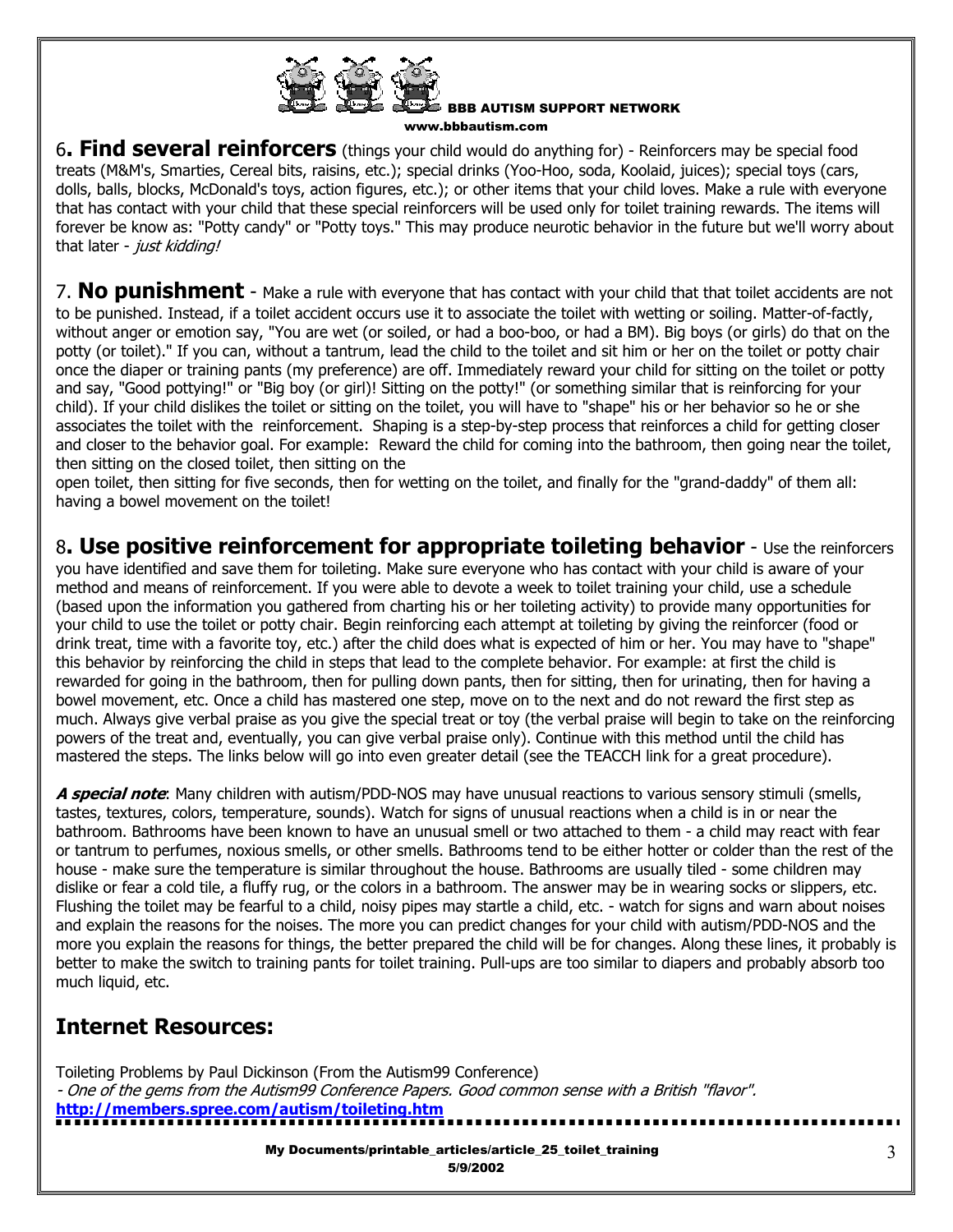

One Mom's View - Toilet Training and Toileting Difficulties

- As usual, great common-sense information from this "One Mom". Includes a great "social story" for toileting. **http://www.challengenet.com/~onemom/page21.html**

The Childhood Learning Center "How to Conduct Toilet Training" by Bobby Newman, Ph.D. **http://www.tclc.com/research/faq5.html** - A good, brief summary of tips. http://www.tclc.com/research/faq5.html

Paris' Place - Toileting the Special Needs Child - Page 1 **http://www.accessin.com.au/~paris/autism/toilet.htm** - Great toilet training information for parents of all special needs children.

Paris' Place - Toileting the Special Needs Child - Page 2 **http://www.accessin.com.au/~paris/autism/toilet1.htm** - A chart for determining your child's toileting schedule.

The Center for the Study of Autism - Temple Grandin Answers: "How do I toilet train my autistic child?" **http://www.autism.org/temple/faq.html**

- "There are two major causes of toilet training problems in children with autism. They are either afraid of the toilet or they do not know what they are supposed to do. Children with severe hearing sensitivity may be terrified of the toilet flushing. The sound may hurt their ears. Sometimes these children can learn if they use a potty chair, which is located away from the frightening toilet. Due to the great variability of sensory problems, some children may like to repeatedly flush the toilet but they are still not trained. The thinking of some autistic children is so concrete that the only way they can learn is to have an adult demonstrate to them how to use the toilet. They have to see someone else do it in order to learn. Some children with very severe sensory processing problems are not able to accurately sense when they need to use the bathroom. If they are calm they may be able to feel the sensation that they need to urinate or defecate, but if they experience sensory overload they cannot feel it. This may explain why a child will sometimes use the toilet correctly, and other times he will not."

TEACCH - Applying Structured Teaching Principles to Toilet Training **http://www.teacch.com/toilet.htm**

- A wonderfully complete web site with information about why toileting may be difficult for children with autism/PDD-NOS, a good readiness checklist, a 7-day chart for tracking toileting habits, information on planning your toilet training "journey", a great picture schedule for children, a great task analysis of the toilet training procedure, and a trouble shooting guide for toileting problems. This is a must-visit web site for parents of children with autism/PDD-NOS. Don't miss their book recommendations.

University of Iowa - UHS Care Bulletin - Encopresis **http://www.medicine.uiowa.edu/uhs/enco.cfm**

- A great article that discusses when a toileting problem may be a serious medical problem. Journal of Community Nursing - Promoting Continence Training for Persons with Learning Difficulties **http://www.jcn.co.uk/junprm.htm**

- A United Kingdom nursing journal article that tells you way more than you would ever want to know about toilet training methods. However, the three-part article makes a good point: since we have developed such an effective method for teaching toileting to persons with severe developmental disabilities, why then are these methods not being used universally in our State Hospitals and residential programs for persons with developmental disabilities?

Future Horizons - Books

- Order Maria Wheeler's Book: Toilet Training for Persons with Autism and Related Disorders. **http://futurehorizons-autism.com/toilet.html**
	- Tinkle Toonz The Musical Potty **http://tinkletoonz.com/news.htm**